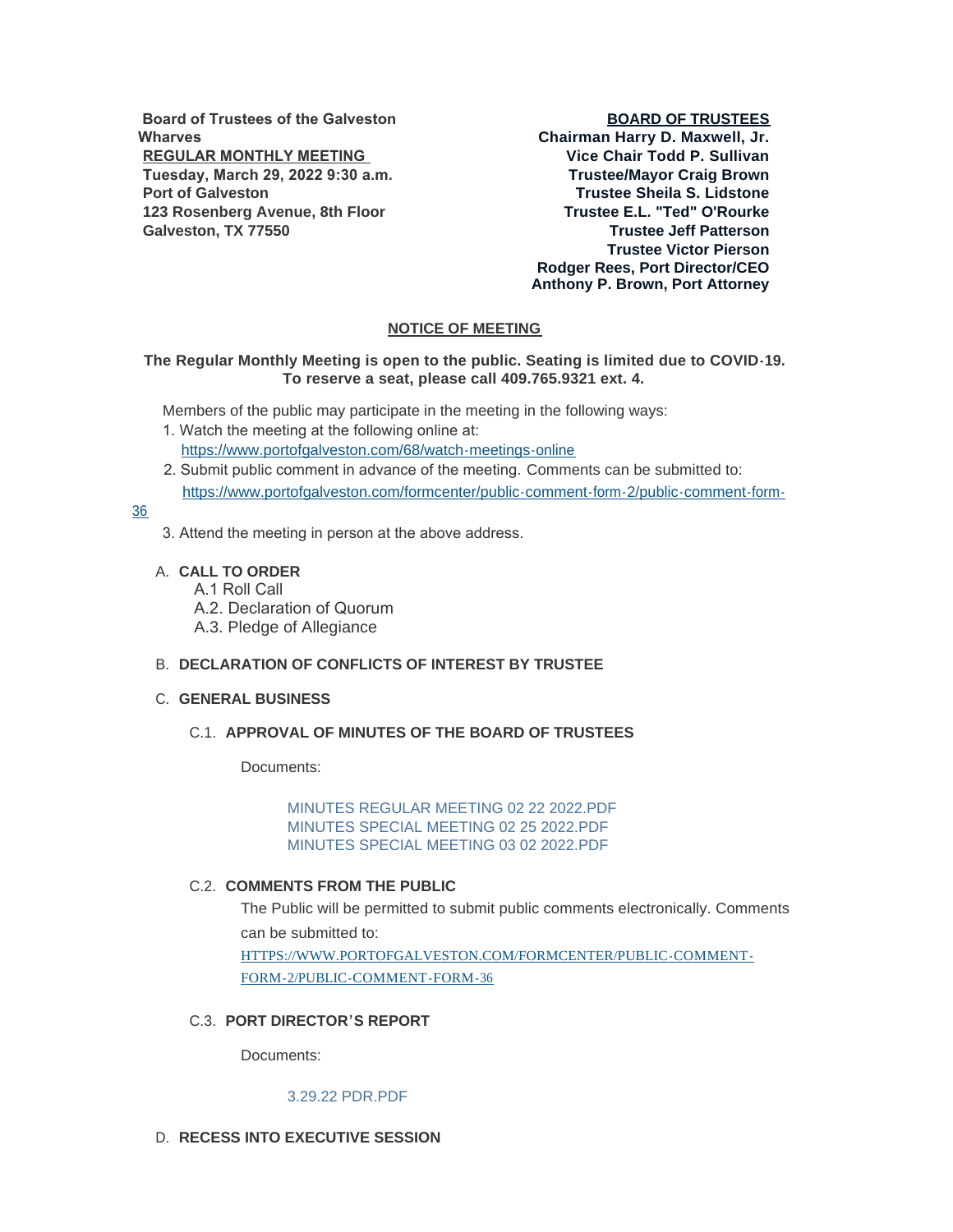# D.1. ANNOUNCE GOING INTO EXECUTIVE SESSION PURSUANT TO TEXAS **GOVERNMENT CODE**

## **Section 551.071 - Consultation with Attorney**

- 1. Receive Legal Advice Concerning Pending Legal Issues Raised by Legal Counsel
	- 1. Recent Correspondence with Texas Division of Emergency Management Concerning FEMA projects arising out of Hurricane Ike
	- 2. Wharves Tariff Circular No. 7 Long Term Dockage Rates
	- 3. Vessel Alission Incident March 11, 2022 Piers 16- 18

# **Section 551.074 – Personnel**

1. Deliberate the Appointment, Employment, Evaluation, Reassignment, or Duties of a Public Officer or Employee, Including Without Limitation the Port Director

# **Section 551.072 – Real Estate**

- 1. Deliberate the Purchase, Exchange, Lease or Value of Property on Galveston and Pelican Island
- 2. Cruise Terminal No. 10 Parking Facilities

# **Section 551.087 – Economic Development Negotiation**

1. Discuss or Deliberate the Regarding Commercial or Financial Information Received from a Business Prospect Seeking to Locate, Stay, or Expand at the Port of Galveston, or Deliberate the offer of a Financial or Other Incentive to such a Business Prospect

# **RECONVENE REGULAR MONTHLY MEETING** E.

**Discuss And Consider Action, If Any, On Specific Matters Discussed In**  E.1. **Executive Session Which Were Listed On The Agenda In Sufficient Detail To Provide Notice To The Public As Required By The Texas Open Meetings Act** 

# **BUSINESS ITEMS** F.

- **Consider And Approve CFO Report Consent Agenda**  F.1.
	- Consider Board and Staff Expense Reports (a.)
	- Consider Financial Statements (b.)
	- Accept Port Investments Report (c.)
	- Accept Bank Reconciliation Report and Schedule of Restricted Fund Balances Report (d.)
	- Accept Cash Flow Projections (e.)
	- Accept Monthly Delinquent Accounts Receivable Analysis (f.)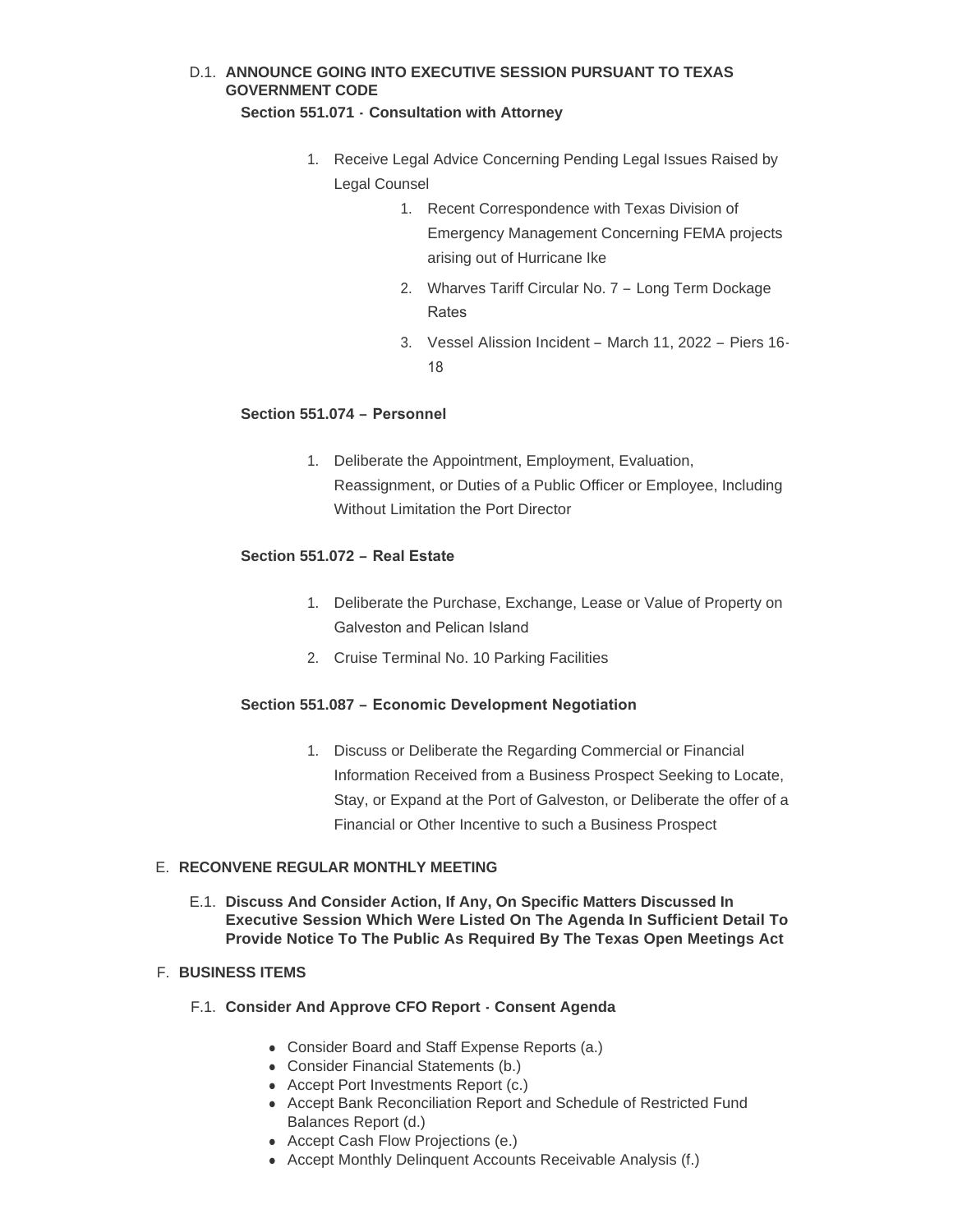- Accept Vendor Check Register Report (g.)
- Consider Trade Development (h.)

Documents:

[A.PDF](https://www.portofgalveston.com/AgendaCenter/ViewFile/Item/4752?fileID=8435) [B.PDF](https://www.portofgalveston.com/AgendaCenter/ViewFile/Item/4752?fileID=8436) [C.PDF](https://www.portofgalveston.com/AgendaCenter/ViewFile/Item/4752?fileID=8437) [D.PDF](https://www.portofgalveston.com/AgendaCenter/ViewFile/Item/4752?fileID=8438) [E.PDF](https://www.portofgalveston.com/AgendaCenter/ViewFile/Item/4752?fileID=8439) [F.PDF](https://www.portofgalveston.com/AgendaCenter/ViewFile/Item/4752?fileID=8440) [G.PDF](https://www.portofgalveston.com/AgendaCenter/ViewFile/Item/4752?fileID=8441) [H.PDF](https://www.portofgalveston.com/AgendaCenter/ViewFile/Item/4752?fileID=8442) [CFO REPORT 03 29 2022.PDF](https://www.portofgalveston.com/AgendaCenter/ViewFile/Item/4752?fileID=8462)

**Discuss (Workshop) Setting Parameters, Providing Board Guidance, Approval**  F.2. **And Notification Process, And / Or Making Revisions To Tariff Circular No. 7 Relating To Tariff Reductions** 

Documents:

#### [F2.PDF](https://www.portofgalveston.com/AgendaCenter/ViewFile/Item/4751?fileID=8444)

**Consider And Approve The Agreements, Cost Sharing, And Expenditure**  F.3. **Necessary For The Placement Of Non-Federal Dredged Material From The Galveston Wharves And Gulf Copper Areas Into The Federal Dredge Material Placement Area Through Department Of The Army License No. DACW64-3-22- 0059**

Documents:

#### [F3.PDF](https://www.portofgalveston.com/AgendaCenter/ViewFile/Item/4754?fileID=8443)

## G. COMMENTS FROM THE BOARD OF TRUSTEES

Pursuant to Texas Government Code Section 551.0415, Trustees may report on any of the following items:

- 1. Expressions of thanks, gratitude, and condolences
- 2. Information regarding holiday schedules
- 3. Honorary or salutary recognition of a public official, public employee, or other citizen
- 4. Reminders regarding Galveston Wharves events
- 5. Reminders regarding community events
- 6. Health and safety announcements

# **SET DATE OF NEXT BOARD MEETING, TIME AND LOCATION** H.

## **ADJOURNMENT** I.

THE ITEMS LISTED FOR THE CONSENT AGENDA ARE CONSIDERED ROUTINE AND WILL NOT BE DISCUSSED UNLESS A TRUSTEE DESIRES TO DISCUSS – AS IS THE CASE, THAT SUCH ITEM WILL BE REMOVED FROM THE CONSENT AGENDA AND CONSIDERED PRIOR TO THE REGULAR AGENDA ITEMS. AS USED IN THIS NOTICE, THE TERM "EXECUTIVE SESSION" MEANS A "CLOSED MEETING" AS DEFINED IN TEXAS GOVERNMENT CODE CHAPTER 551, THE OPEN MEETINGS ACT. THE